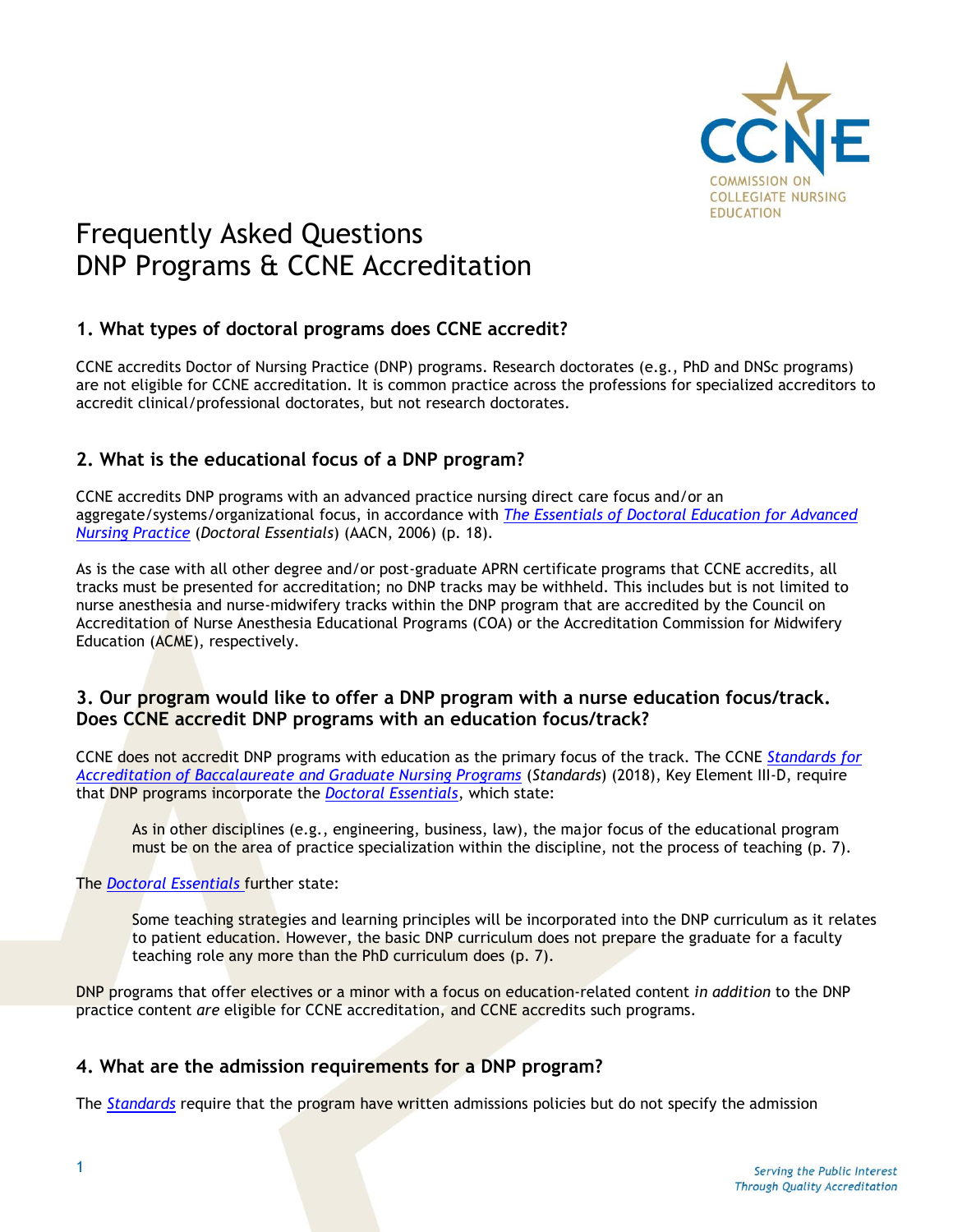requirements (see Key Element I-F). Admission requirements are the prerogative of the institution and program. These policies must be written, communicated to relevant constituencies, and implemented consistently.

#### **5. Can we admit to our DNP program students who are not advanced practice nurses?**

Yes. As noted in Item 4, admission requirements are the prerogative of the institution and program. The *[Doctoral Essentials](https://www.aacnnursing.org/Portals/42/Publications/DNPEssentials.pdf)* were written presuming that the majority of DNP programs would be post-baccalaureate; therefore, some, if not all, students would be nurse generalists upon admission into the program.

## **6. We would like to offer two entry pathways (post-baccalaureate and post-master's) in our DNP program. Does CCNE accredit DNP programs with two entry pathways?**

Yes. CCNE accredits DNP programs that have post-baccalaureate and/or post-master's pathways.

If your program offers a post-baccalaureate DNP pathway, it is not necessary to demonstrate incorporation of *[The Essentials of Master's Education in Nursing](https://www.aacnnursing.org/Portals/42/Publications/MastersEssentials11.pdf)* (*Master's Essentials*) (AACN, 2011). The *[Doctoral Essentials](https://www.aacnnursing.org/Portals/42/Publications/DNPEssentials.pdf)* were written presuming that DNP programs would be post-baccalaureate; therefore, the *[Master's Essentials](https://www.aacnnursing.org/Portals/42/Publications/MastersEssentials11.pdf)* competencies are subsumed in the *Doctoral Essentials*. The exception is if the program awards the master's degree as part of the DNP program; in this case, the program must demonstrate how students acquire the master's-level knowledge and competencies delineated in the *[Master's Essentials](https://www.aacnnursing.org/Portals/42/Publications/MastersEssentials11.pdf)* (*[Standards](https://www.aacnnursing.org/Portals/42/CCNE/PDF/Standards-Final-2018.pdf)*, Key Element III-F).

### **7. If our DNP program offers a post-baccalaureate and a post-master's pathway, does this require two separate accreditation reviews by CCNE?**

No. CCNE accredits at the degree level. CCNE therefore accredits the overall DNP program, not the specific pathway within the DNP program. During the on-site evaluation of the DNP program, CCNE reviews the postbaccalaureate and/or post-master's pathways as well as all tracks (e.g., nurse practitioner, executive leadership) offered within each pathway.

# **8. How does CCNE define clinical practice for students enrolled in a DNP program?**

The *[Standards](https://www.aacnnursing.org/Portals/42/CCNE/PDF/Standards-Final-2018.pdf)* define clinical practice experiences as "planned learning activities in nursing practice that allow students to understand, perform, and refine professional competencies at the appropriate program level" (p. 24). Key Element III-H in the *[Standards](https://www.aacnnursing.org/Portals/42/CCNE/PDF/Standards-Final-2018.pdf)* states that the planned clinical practice experiences "enable students to integrate new knowledge and demonstrate attainment of program outcomes" (p. 16).

The *[Doctoral Essentials](https://www.aacnnursing.org/Portals/42/Publications/DNPEssentials.pdf)* broadly define advanced nursing practice as "any form of nursing intervention that influences health care outcomes for individuals or populations, including the direct care of individual patients, management of care for individuals and populations, administration of nursing and health care organizations, and the development and implementation of health policy" (p. 4).

*[The Doctor of Nursing Practice: Current Issues and Clarifying Recommendations](https://www.aacnnursing.org/Portals/42/DNP/DNP-Implementation.pdf)* (AACN, 2015) provides additional guidance, including, "Practice experiences should be designed to help students achieve specific learning objectives related to all of the *[Doctoral Essentials](https://www.aacnnursing.org/Portals/42/Publications/DNPEssentials.pdf)*, role outcomes, and application of theory and evidence to practice" (p. 8).

## **9. How many clinical practice hours are required for a student enrolled in a DNP**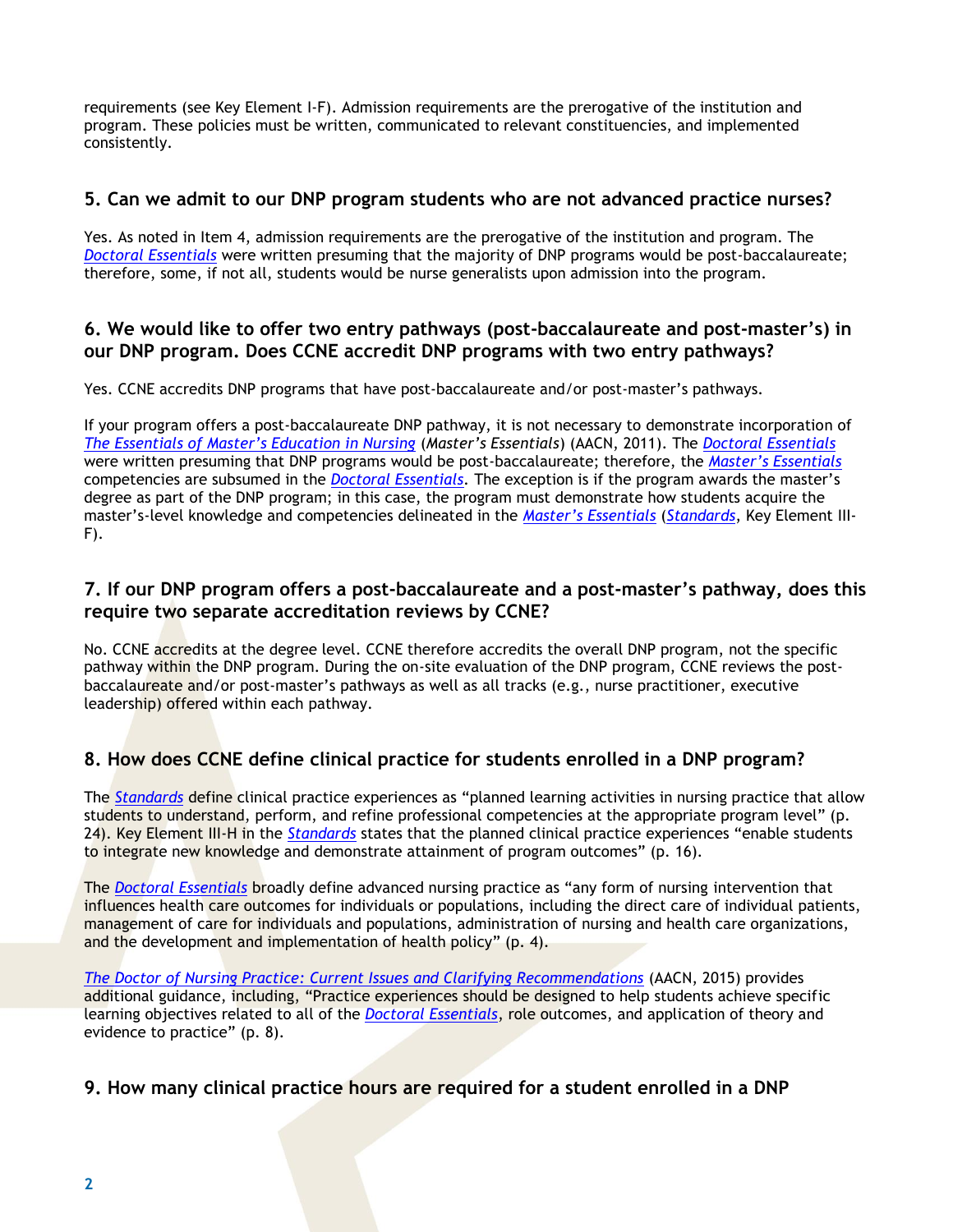#### **program?**

The *[Doctoral Essentials](https://www.aacnnursing.org/Portals/42/Publications/DNPEssentials.pdf)* specify that clinical practice hours must be part of an academic program. The *[Doctoral](https://www.aacnnursing.org/Portals/42/Publications/DNPEssentials.pdf)  [Essentials](https://www.aacnnursing.org/Portals/42/Publications/DNPEssentials.pdf)* further state that to achieve the "DNP competencies, programs should provide a minimum of 1,000 hours of practice post-baccalaureate as part of a supervised academic program" (p. 19). All DNP students, including those in post-master's programs, are expected to complete a minimum of 1,000 post-baccalaureate practice hours.

For post-master's DNP programs, each institution is responsible for assessing how many relevant graduate clinical hours a student enters with, and how many additional hours are required for the student to achieve the 1,000 clinical hour minimum upon degree completion.

#### **10. Our institution does not currently offer a DNP program but is considering doing so in the future. What are the reporting requirements?**

Per the CCNE substantive change policy, an accredited program is required to notify CCNE of any new nursing program, track, or certificate, or of any other significant change. The timeframe for notifying CCNE is no earlier than 90 days before the change but no later than 90 days after the change.

With respect to implementation of a new DNP program, the notification must address how the new program affects, or is expected to affect, the baccalaureate, master's, and/or post-graduate APRN certificate programs already accredited by CCNE and those programs' ability to continue to comply with the CCNE accreditation standards.

In its notification to CCNE, the institution should specifically demonstrate that the faculty and other resources dedicated to the accredited programs continue to be sufficient in light of the implementation of the DNP program. The notification also should provide an overview of the DNP program, including information about its approval, timeline, point(s) of entry (i.e., post-baccalaureate or post-master's), curriculum, and resources. Additional information regarding this process, including a substantive change notification template, is available on the [CCNE website.](https://www.aacnnursing.org/CCNE-Accreditation/What-We-Do/Bacc-Graduate-Change-Notifications) All substantive change notifications are submitted to CCNE via email to [ccnesubchange@ccneaccreditation.org.](mailto:ccnesubchange@ccneaccreditation.org)

#### **11. Our DNP program just began enrolling students and we would like to seek CCNE accreditation of the program. When can we host an on-site evaluation?**

If your institution already has a CCNE-accredited baccalaureate or master's program, the institution must submit a letter of intent to CCNE to request an accreditation review of the DNP program. The letter of intent can be submitted electronically, must be signed by the chief nurse administrator, and should include when the DNP program began enrolling students, when the first class of DNP students is expected to graduate, and when the program would like to host the on-site evaluation (accreditation term/year, e.g., Fall 2019 or Spring 2022). Additionally, the new program fee needs to be submitted to CCNE with the letter of intent in order for the program to be added to the accreditation review term.

If your institution does not currently have a CCNE-accredited program, the institution must apply for "new applicant" status for its DNP program. For more information about becoming a "new applicant" please refer to the CCNE *[Procedures for Accreditation of Baccalaureate and Graduate Nursing Programs](https://www.aacnnursing.org/Portals/42/CCNE/PDF/Procedures.pdf)* (*Procedures*) (2021) ("New Applicants") or the CCNE "application process" page on the [CCNE website.](https://www.aacnnursing.org/CCNE-Accreditation/What-We-Do/Bacc-Grad-Application-Process)

A degree program must have students enrolled for the equivalent of one academic year prior to hosting the onsite evaluation. On-site evaluations are generally scheduled with CCNE a minimum of 12 months in advance (*[Procedures](https://www.aacnnursing.org/Portals/42/CCNE/PDF/Procedures.pdf)*, "New Applicants").